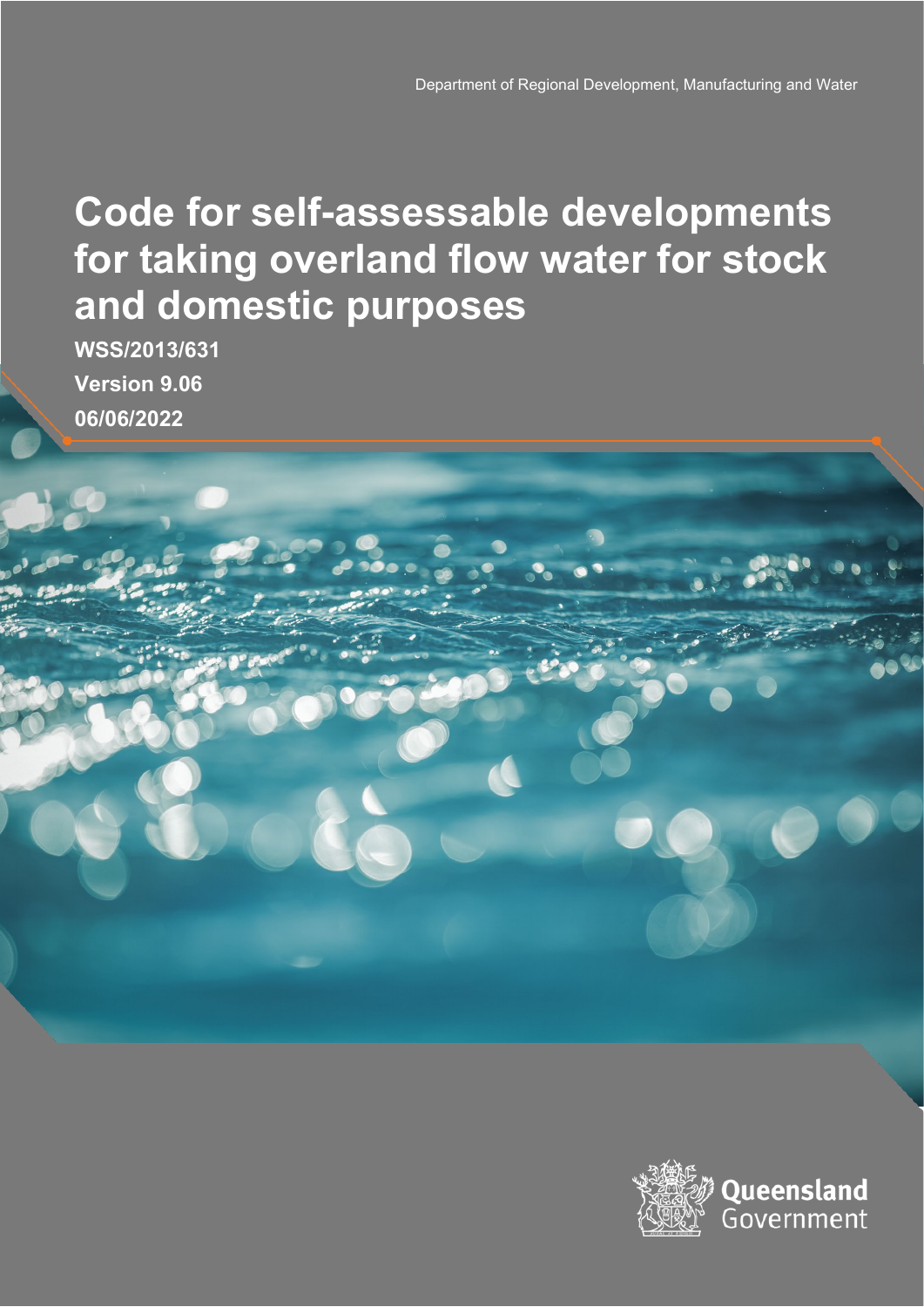Code for self-assessable developments for taking overland flow water for stock and domestic purposes

This publication has been compiled by Water Management, Department of Regional Development, Manufacturing and Water.

© State of Queensland, 2022

The Queensland Government supports and encourages the dissemination and exchange of its information. The copyright in this publication is licensed under a Creative Commons Attribution 4.0 International (CC BY 4.0) licence.



Under this licence you are free, without having to seek our permission, to use this publication in accordance with the licence terms. You must keep intact the copyright notice and attribute the State of Queensland as the source of the publication.

Note: Some content in this publication may have different licence terms as indicated.

For more information on this licence, visit https://creativecommons.org/licenses/by/4.0/.

The information contained herein is subject to change without notice. The Queensland Government shall not be liable for technical or other errors or omissions contained herein. The reader/user accepts all risks and responsibility for losses, damages, costs and other consequences resulting directly or indirectly from using this information.

#### **Interpreter statement**:

The Queensland Government is committed to providing accessible services to Queenslanders from all culturally and linguistically diverse backgrounds. If you have difficulty in understanding this document, you can contact us within Australia on 13QGOV (13 74 68) and we will arrange an interpreter to effectively communicate the report to you.



Version 9.06 last updated 6/06/2022 i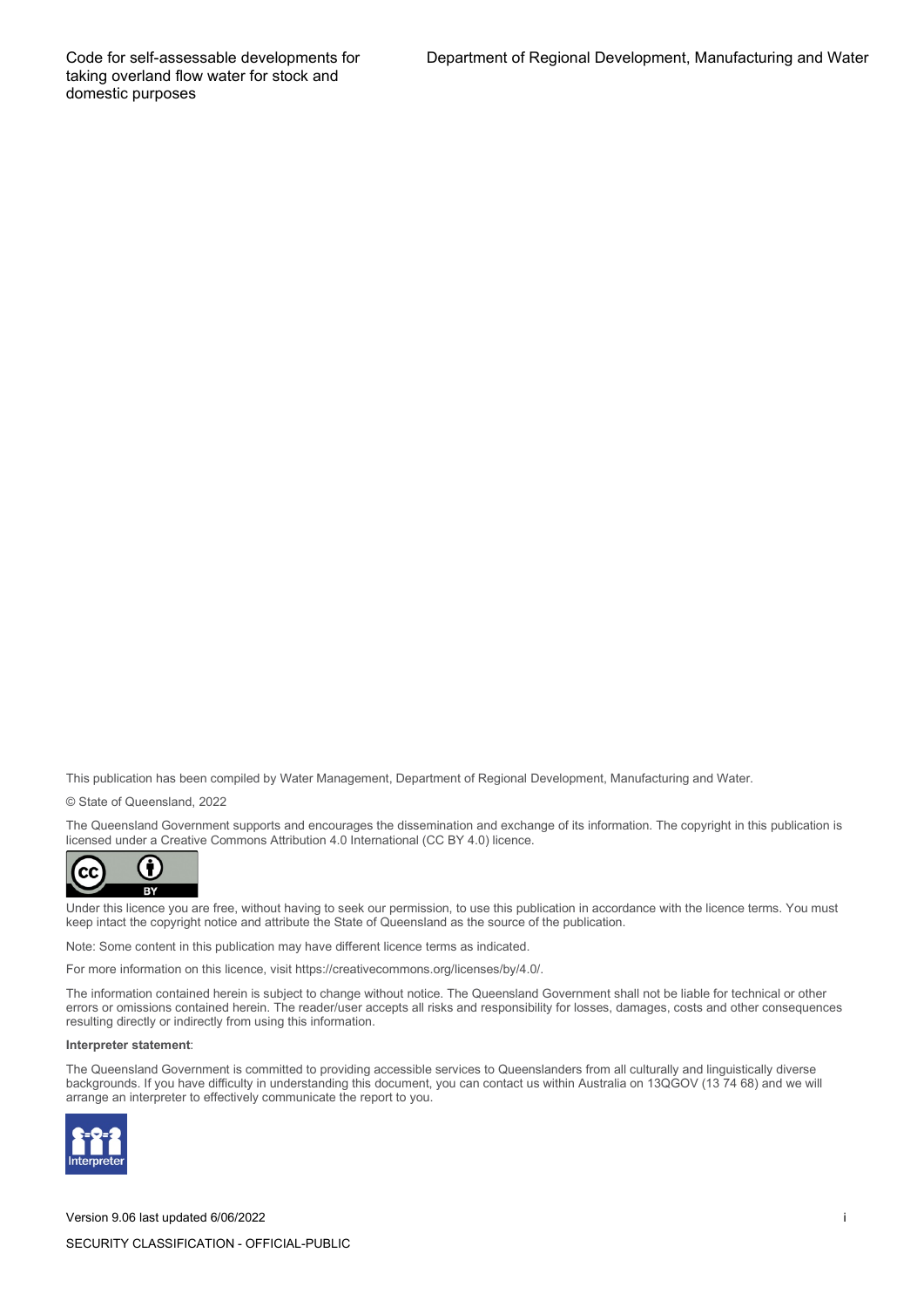Code for self-assessable developments for taking overland flow water for stock and domestic purposes

# **Contents**

| 1.0 |  |  |  |
|-----|--|--|--|
| 2.0 |  |  |  |
| 3.0 |  |  |  |
| 4.0 |  |  |  |
| 4.1 |  |  |  |
| 4.2 |  |  |  |
| 5.0 |  |  |  |
| 6.0 |  |  |  |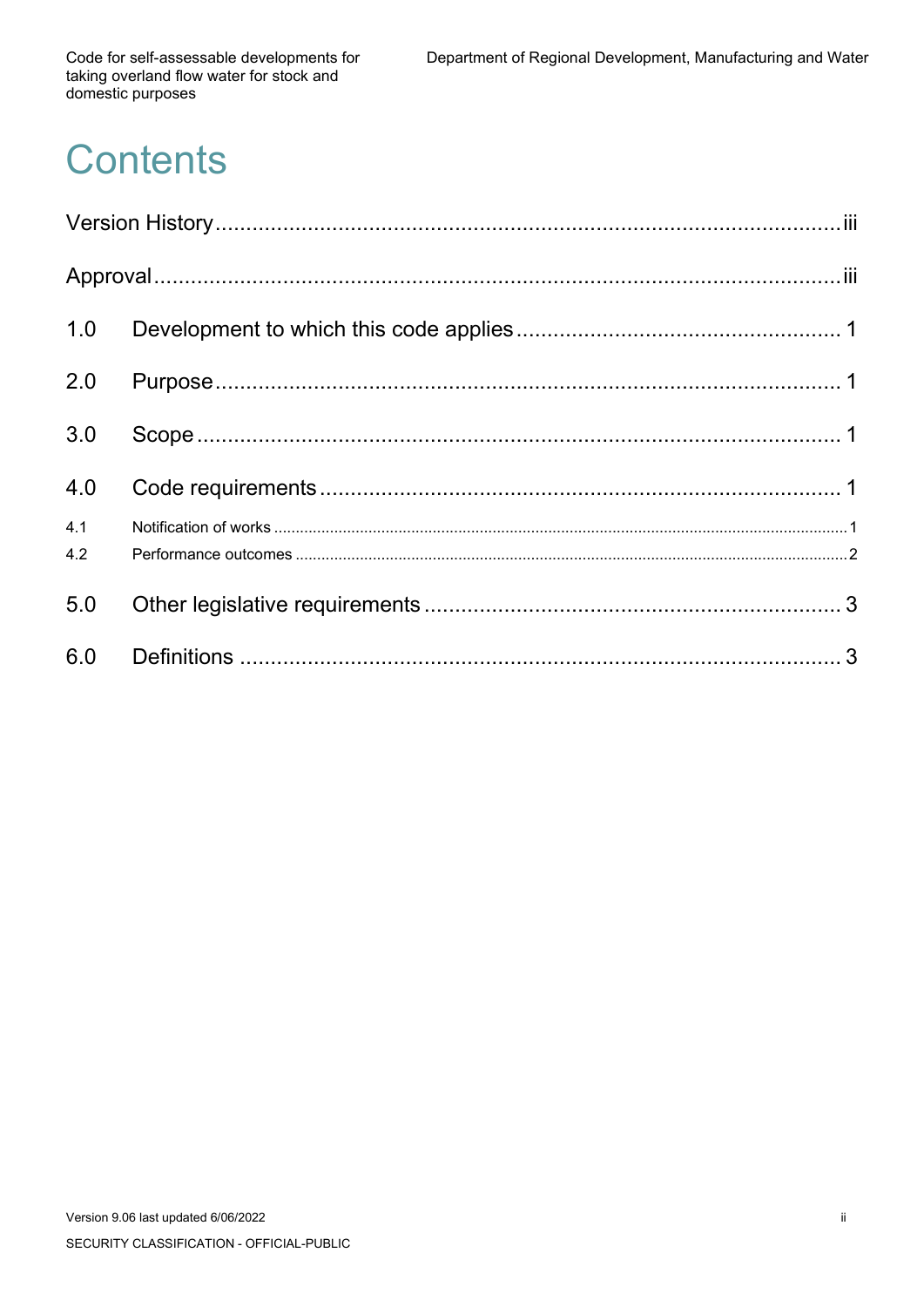# <span id="page-3-0"></span>Version History

| <b>Version</b> | <b>Date</b> | <b>Notes</b>                                                                                                                                                                                                                                                                                                                 |
|----------------|-------------|------------------------------------------------------------------------------------------------------------------------------------------------------------------------------------------------------------------------------------------------------------------------------------------------------------------------------|
| 2.00           | 05/08/2005  | Endorsed.                                                                                                                                                                                                                                                                                                                    |
| 2.01           | 01/11/2005  | Conversion to new XML template.                                                                                                                                                                                                                                                                                              |
| 3.00           | 09/11/2005  | Amended to list the amended Fitzroy water resource plan and correct minor errors.                                                                                                                                                                                                                                            |
| 4.00           | 20/05/2008  | Amended to include Gulf and Mitchell Water Resource Plans, change to stock or<br>domestic, clarification of operational works, other minor amendments and<br>conversion to new SharePoint template.                                                                                                                          |
| 4.01           | 23/06/2008  | Update expiry date to 6 months from today.                                                                                                                                                                                                                                                                                   |
| 4.02           | 12/01/2010  | Make changes associated with the implementation of the Sustainable Planning Act<br>2009 (replaced Integrated Planning Act 1997 on 18 December 2009). Update<br>departmental name.                                                                                                                                            |
| 5.00           | 05/08/2010  | Made changes to be consistent with other codes.                                                                                                                                                                                                                                                                              |
| 6.00           | 26/07/2011  | Amendments include: reference to wild rivers declaration removed, minor update to<br>Executive summary, ensure that legislative references are correct, and reinsertion of<br>water resource plan areas that restrict the stock or domestic water that can be taken<br>in the section titled 'Limitation on storage volume'. |
| 7.00           | 09/11/2011  | Minor amendment in 'Executive summary': addition of 'where the works have been<br>made self-assessable development'.<br>Removal of heading 'Limitation on storage volume' as this heading does not                                                                                                                           |
|                |             | accurately reflect the statutory right provided under section 20 of the Water Act<br>2000.                                                                                                                                                                                                                                   |
| 8.00           | 15/11/2011  | Other minor amendments.                                                                                                                                                                                                                                                                                                      |
| 9.00           | 08/12/2011  | Updated to reflect release of the Water Resource (Fitzroy Basin) Plan 2011.                                                                                                                                                                                                                                                  |
| 9.01           | 28/02/2014  | Updated departmental references. Deleted performance requirements in Table 1 no<br>longer applicable. Amended responsibilities and definitions sections. Policy ID<br>number changed from WAM/2005/2017 to WSS/2013/631.                                                                                                     |
| 9.02           | 01/07/2016  | Updated departmental template                                                                                                                                                                                                                                                                                                |
| 9.03           | 06/12/2016  | Section references updated to be consistent with changes from the Water Reform<br>and Other Legislation Amendment Act 2014.                                                                                                                                                                                                  |
| 9.04           | 03/07/2017  | Amendments associated with implementation of the Planning Act 2016 (replaced<br>Sustainable Planning Act 2009 on 3 July 2017). Updated definition for domestic<br>purposes.                                                                                                                                                  |
| 9.05           | 04/08/2021  | Update the departmental template.                                                                                                                                                                                                                                                                                            |
| 9.06           | 06/06/2022  | Minor amendments including updating the Water Plan list.                                                                                                                                                                                                                                                                     |

## <span id="page-3-1"></span>Approval

| <b>Position</b>                                   | <b>Name</b> | <b>Date</b> |
|---------------------------------------------------|-------------|-------------|
| Director, Water Operations, Divisional<br>Support | lan Gordon  | 06/06/2022  |

Version 9.06 last updated 6/06/2022 iiii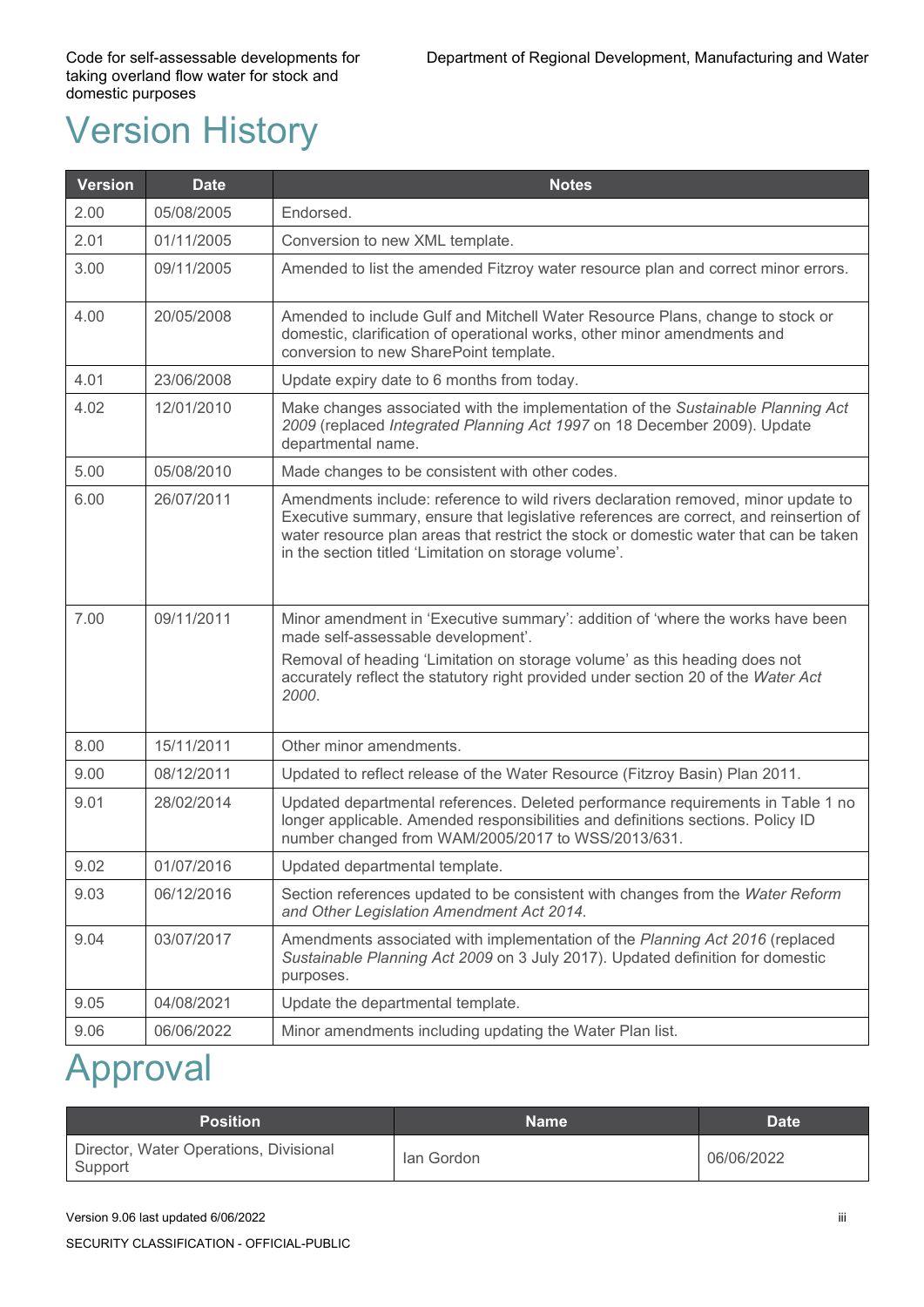# <span id="page-4-0"></span>1.0 Development to which this code applies

This code applies to the construction of operational works that take overland flow water for stock or domestic purposes authorised under section 96 of the *Water Act 2000* (Water Act).

This code applies if operational works that take overland flow water for stock or domestic purposes are identified as self-assessable development in the Water Regulation 2016 (Water Regulation).

For the purposes of the *Planning Act 2016* (Planning Act), development in accordance with this code is considered accepted development.

# <span id="page-4-1"></span>2.0 Purpose

The purpose of this code is to ensure that operational works that take overland flow water for stock or domestic purposes are:

- consistent with the purposes of the applicable water plan and the Water Regulation
- no larger than necessary to meet the requirements for water for stock or domestic purposes (i.e. limited to the determined volumetric capacity)
- constructed to, as far as practicable, minimise the impact of the works on overland flow with regard to neighbouring properties, the environment and downstream users of overland flow water
- consistent with the landholder's authority to take overland flow water under the Water Act.

# <span id="page-4-2"></span>3.0 Scope

Operational works that take overland flow water include:

- a. storages, sumps, drains, embankments, channels, pipes and pumps for taking, or that can be used for taking, overland flow water.
- b. storages that are connected to the works mentioned in paragraph (a).
- c. works that make, or that can be used to make, the original connection between the storages mentioned in paragraph (b) and the works mentioned in paragraph (a).

This code does not apply to:

- works for taking overland flow water for stock or domestic purposes that exceed the maximum volume in the Water Plan or Water Regulation
- works for taking overland flow water for a purpose other than stock or domestic purposes.

### <span id="page-4-3"></span>4.0 Code requirements

#### <span id="page-4-4"></span>4.1 Notification of works

The owner of land on which the works are constructed must notify their local departmental office of the location and capacity of the works constructed under this code within 60 business days of completion of the works.

This notification must include a completed copy of Notification form for self-assessable works to take overland flow (form W2F082) available on the Business Queensland website at [www.business.qld.gov.au.](http://www.business.qld.gov.au/)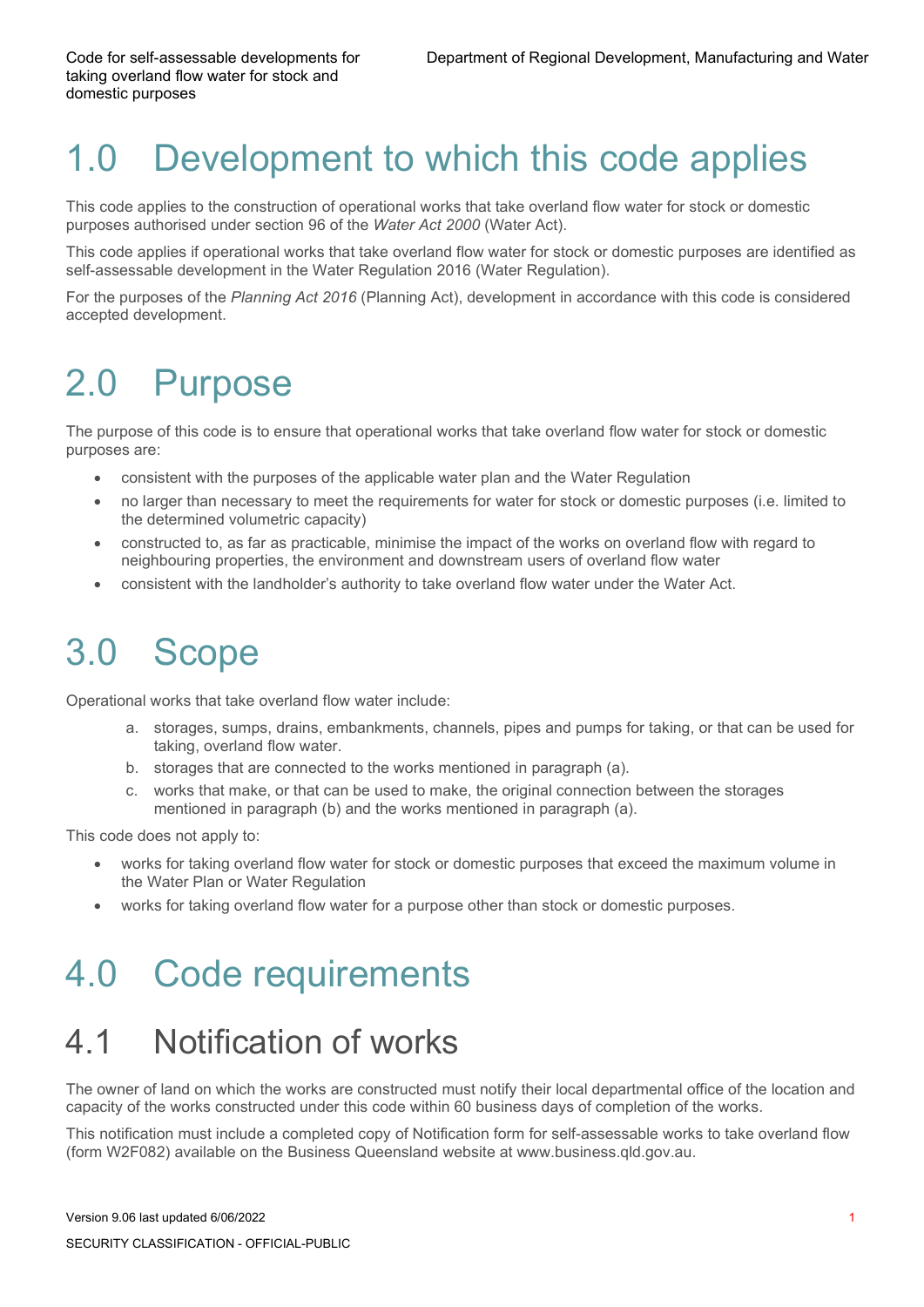For works located in the catchments of the water plans listed below:

- Water Plan (Baffle Creek Basin) 2010
- Water Plan (Border Rivers and Moonie) 2019
- Water Plan (Burdekin Basin) 2007
- Water Plan (Burnett Basin) 2014 (Coastal Burnett overland flow area only)
- Water Plan (Calliope River Basin) 2006
- Water Plan (Cape York) 2019
- Water Plan (Condamine and Balonne) 2019
- Water Plan (Cooper Creek) 2011
- Water Plan (Fitzroy Basin) 2011
- Water Plan (Georgina and Diamantina) 2004
- Water Plan (Gulf) 2007
- Water Plan (Mitchell) 2007
- Water Plan (Moreton) 2007
- Water Plan (Warrego, Paroo, Bulloo and Nebine) 2016
- Water Resource Plan (Whitsunday) 2010

The following applies:

- Prior to constructing works under this code, a landholder must determine the stock or domestic requirements for the property on which the works will be located. This is done by completing 'Part D Annual water requirements worksheet' (worksheet) on the W2F082 notification form.
- The construction of the works on a property must not result in the total water storage capacity<sup>[1](#page-5-1)</sup> being more than the stock or domestic requirements calculated using the worksheet.

Example: A property already has a 20 megalitres (ML) dam that is used for stock or domestic purposes. Using the worksheet, the landholder calculates an annual requirement of 60 ML. Under this code, the landholder may only build a further 40 ML of stock or domestic storage, to take the total storage to 60 ML.

#### <span id="page-5-0"></span>4.2 Performance outcomes

Table 1 below specifies the performance outcomes that must be satisfied. The performance outcomes of the code will be satisfied if the acceptable outcomes are adopted.

**Table 1 – Performance outcomes and acceptable outcomes**

| <b>Performance outcomes</b>                                               | <b>Acceptable outcomes</b>                                                                                                                                                                   |
|---------------------------------------------------------------------------|----------------------------------------------------------------------------------------------------------------------------------------------------------------------------------------------|
| Physical impacts of overland flow works<br>on neighbouring properties are | The overland flow works are contained within the property<br>$\bullet$<br>boundaries.                                                                                                        |
| minimised.                                                                | At full supply level the area inundated is contained within the<br>٠<br>property boundaries.                                                                                                 |
|                                                                           | Any bywash resulting from the overland flow works, exits the<br>property as close as practicable to the same location at which it<br>exited the property prior to construction of the works. |

<span id="page-5-1"></span><sup>1</sup> The total water storage capacity for a parcel of land means the total volume of all stock or domestic storages on the parcel.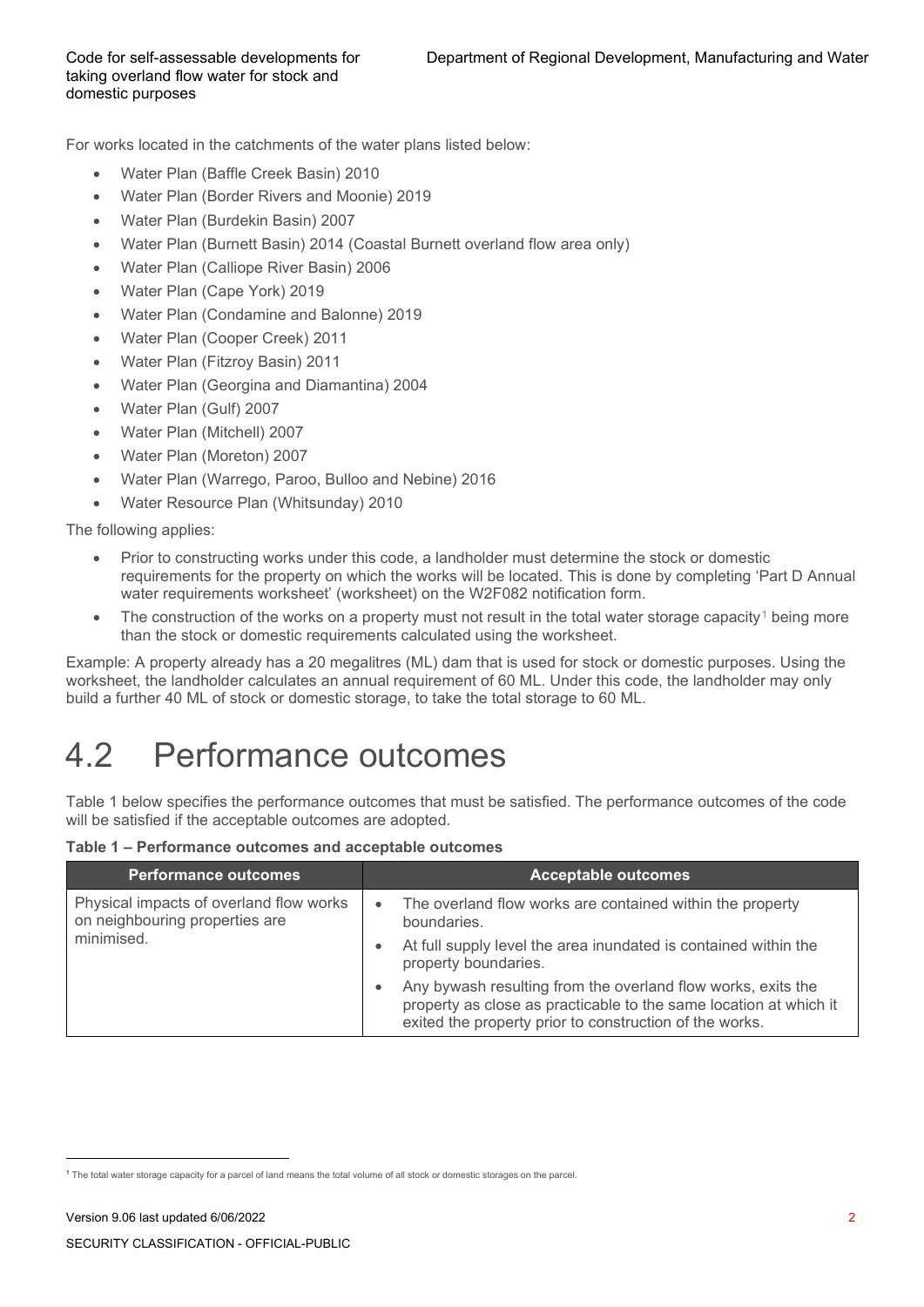Code for self-assessable developments for taking overland flow water for stock and domestic purposes

#### <span id="page-6-0"></span>5.0 Other legislative requirements

A person constructing works that take overland flow water must also ensure they comply with any other relevant state and federal laws.

## <span id="page-6-1"></span>6.0 Definitions

**Bywash** means water that is diverted from a dam or reservoir and is usually associated with a pipe or other structure to prevent uncontrolled overtopping.

**Domestic purposes** means taking water for household purposes, watering of animals kept as pets or watering a garden, which must not exceed 0.5ha or any limits stated in a water plan.

**Overland flow water** is defined in the *Water Act 2000*.

**Property** means one or more contiguous parcels of land, operated as a single enterprise.

**Stock purposes** means watering stock of a number that would normally be depastured on the land on which the water is used and watering travelling stock on a stock route.

The **total water storage capacity** for a parcel of land means the total volume of all stock or domestic storages on the parcel.